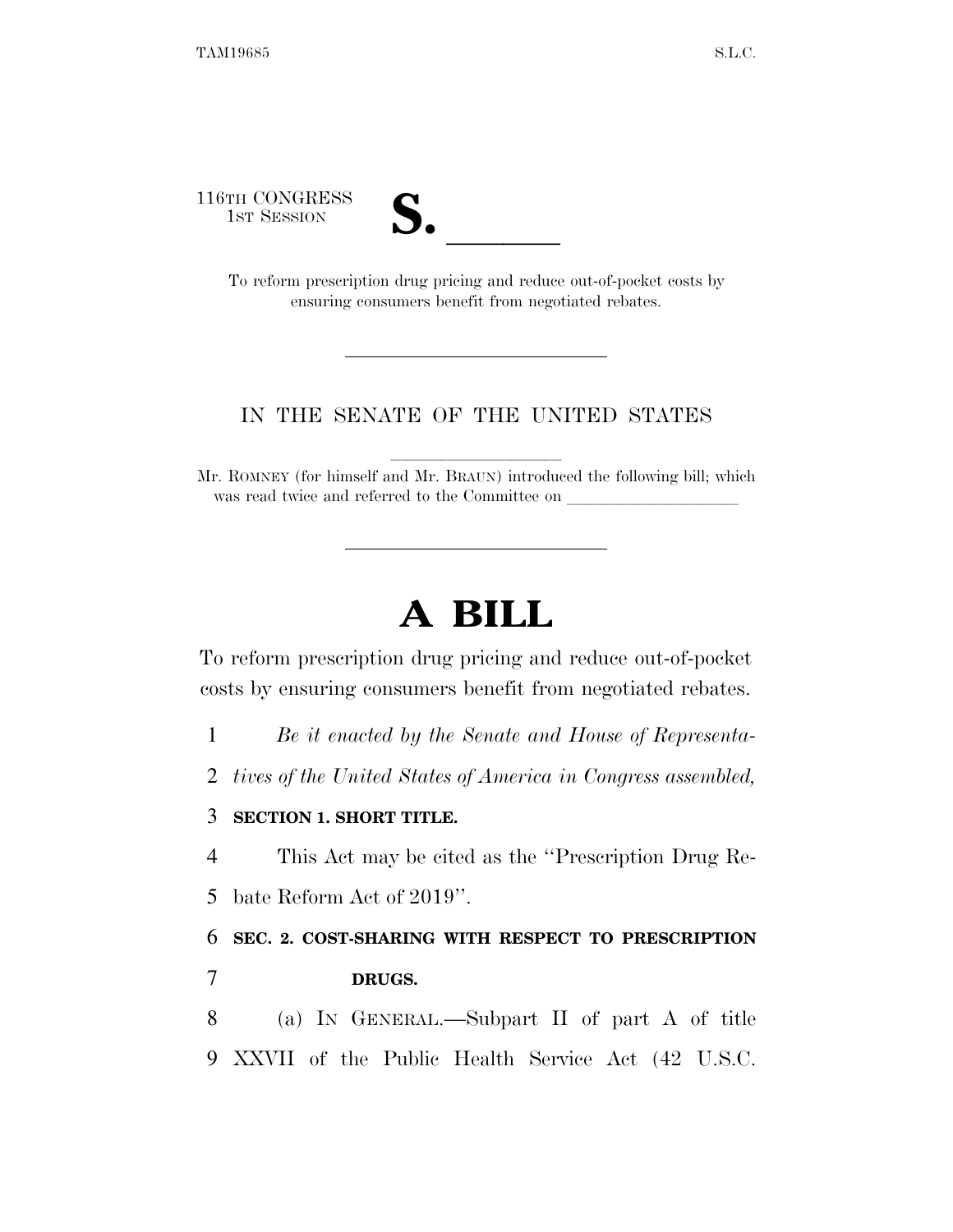300gg–11 et seq.) is amended by adding at the end the following:

## **''SEC. 2729A. COST-SHARING WITH RESPECT TO PRESCRIP-TION DRUGS.**

 ''(a) IN GENERAL.—A group health plan or health insurance issuer offering group or individual health insur- ance coverage shall set any coinsurance obligation an en- rollee has with respect to a prescription drug covered by the plan or coverage based on the net price of the drug, such that no payment by the enrollee with respect to the drug is based on a percentage of the list price of a drug. ''(b) APPLICABILITY.—Subsection (a)—

13 ''(1) shall apply with respect to a prescription drug benefit when the enrollee is required to pay a deductible with respect to such benefits and—

 ''(A) has not yet satisfied the deductible under the plan or coverage; or

 ''(B) has another coinsurance obligation with respect to such benefits under the plan or coverage; and

 $\langle \hat{u}(2) \rangle$  shall not apply if, with respect to the dis- pensed quantity of a prescription drug, the net price and list price are the same, or are different by not more than 1 cent.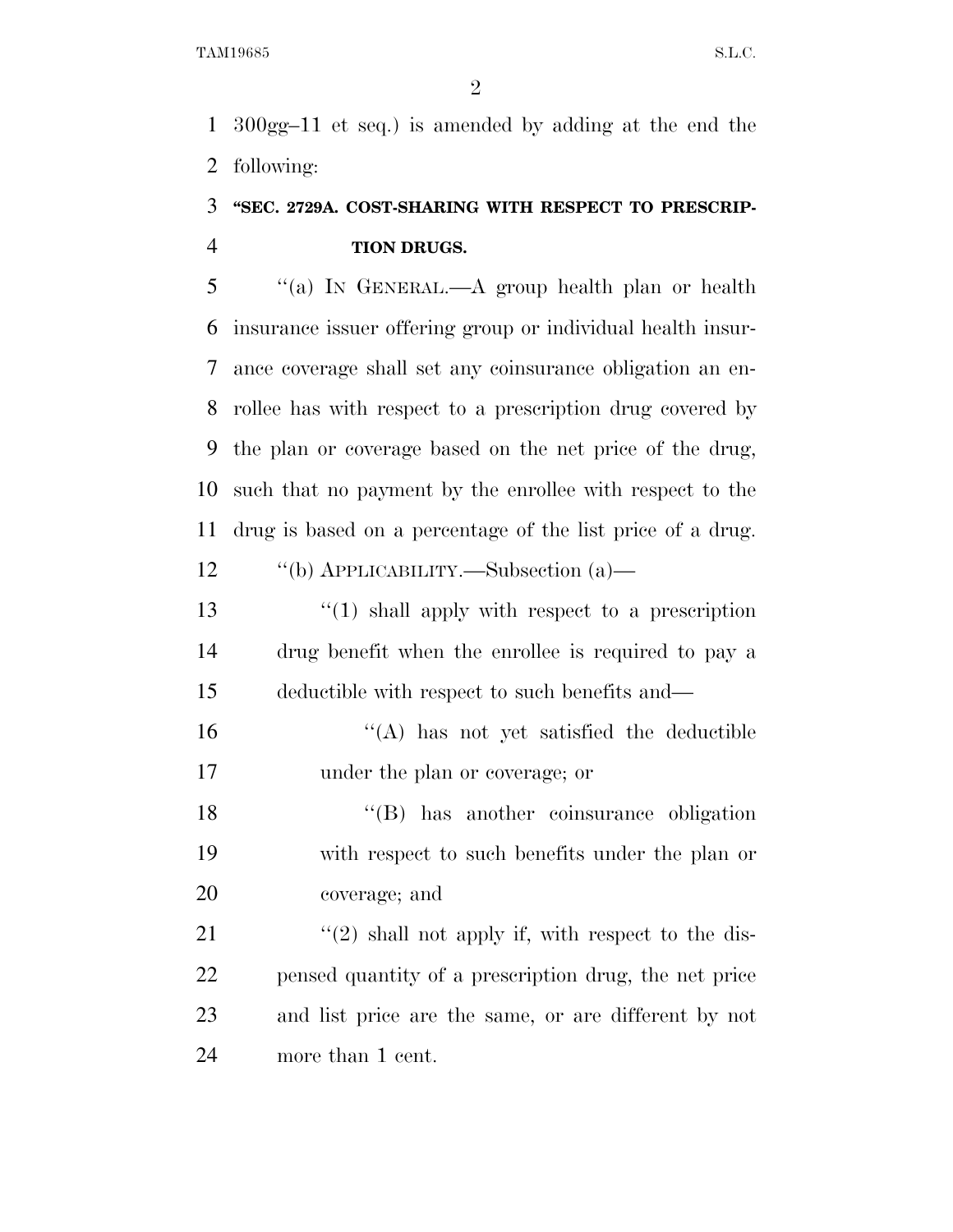''(c) COPAYMENTS.—Nothing in this section prevents a group health plan or health insurance issuer from re- quiring a copayment for any prescription drug if such co- payment is not tied to a percent of the specified cost of the drug.

''(d) DEFINITIONS.—In this section—

 $\frac{1}{1}$  the term 'coinsurance' means, with respect to prescription drug coverage under a group health plan or group or individual health insurance cov- erage, a payment obligation of an enrollee in such health plan or health insurance coverage that is based on a portion or percentage of the specified cost of a prescription drug, which may be up to 100 percent of that cost;

15 ''(2) the term 'deductible' means the payment obligation of an enrollee in a group health plan or group or individual health insurance coverage before the group health plan or group or individual health insurance coverage will pay any portion of the cost of prescription drug coverage;

21 ''(3) the term 'list price' has the meaning given the term 'wholesale acquisition cost' in section 23 1847A(c)(6)(B) of the Social Security Act;

24 ''(4) the term 'net price' means, with respect to prescription drug coverage under a group health